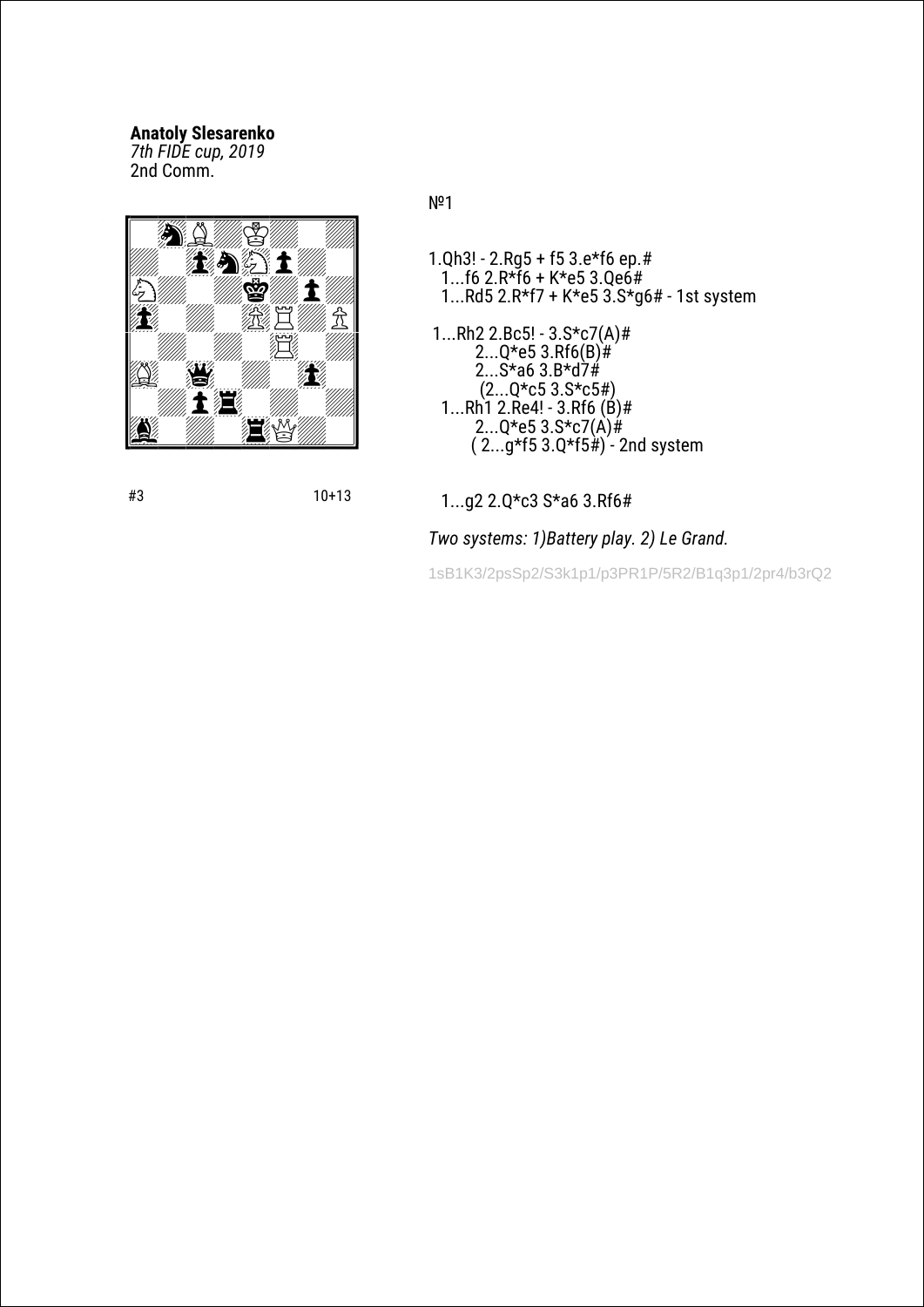## **Anatoly Slesarenko**

*SuperProblem (B249), 2021* 2nd HM



№2

- $1.B*cb! 2.Sd3(C) + e*d33.Q*d5(X)$ #
- 1...Rb4 2.S\*d7 + Kf4 3.Se2# 2...Ke6 3.Qg8(Y)#  $[$  2.R\*d7? - 3.Bd6(A)# 2...Kf4  $3.$ Sg6(B) $#$ ,  $2...f4$   $3.R*d5#$ , but  $2...R*f8!$
- 1...Sf3 2.Qg8!(Y) 3.Sg6(B)#  $2...Kf\ddot{4}$  3.Sd $3(C)$ #  $2...f4$   $3.Q*d5(X)$ #
- 1...d4 2.Qe2! 3.Sd3(C)#  $2...Kf4 \cdot 3.Bd6(A)$ # 2...f4 3.Q\*e4#

*2 systems of play united by change of move functions and virtual ukraininan sycle on the second move(AB-BC-CA), plus 11 WCCT theme.*

1r1R1S2/1r1p4/2p2p2/1BBpkp1K/R3p2b/2P5/6Qs/2S5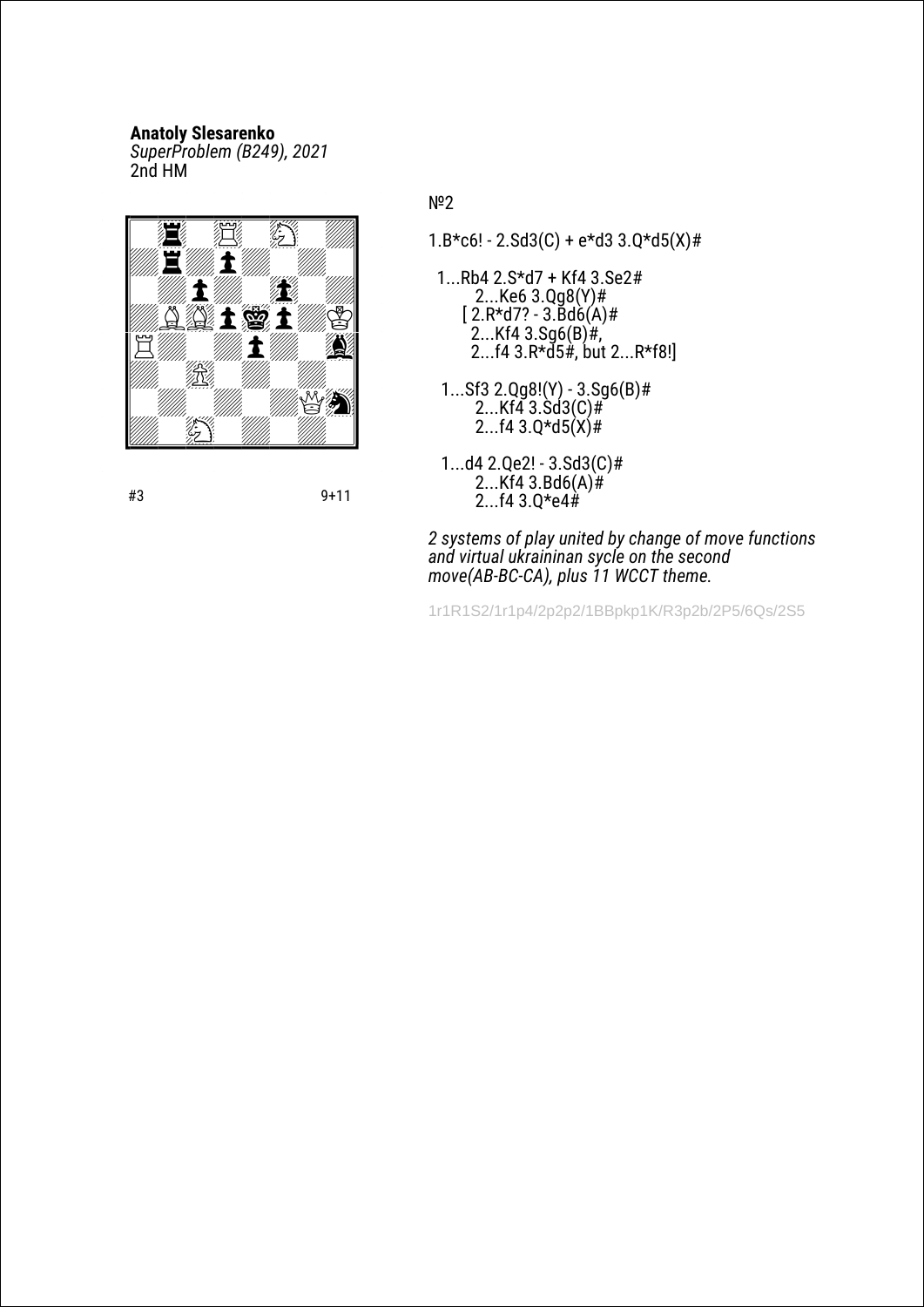#### **Anatoly Slesarenko NO AWARD YET** *JT Alena Astafieva-30 (Kudesnik) (7994), 2021*



# №3

1.Qc5! - 2.Q\*e3 + S\*e3 3.Bd2# mm 1...Rd4 2.Q\*a3 + R\*a3 3.Bb2# mm 1...e\*f2 2.Bd2 + Kd1 3.Qh5# mm

# *Model mates*

8/8/2Q5/8/rr2p3/pbB1p3/p1p2Ss1/K1k2S2

#3 5+10